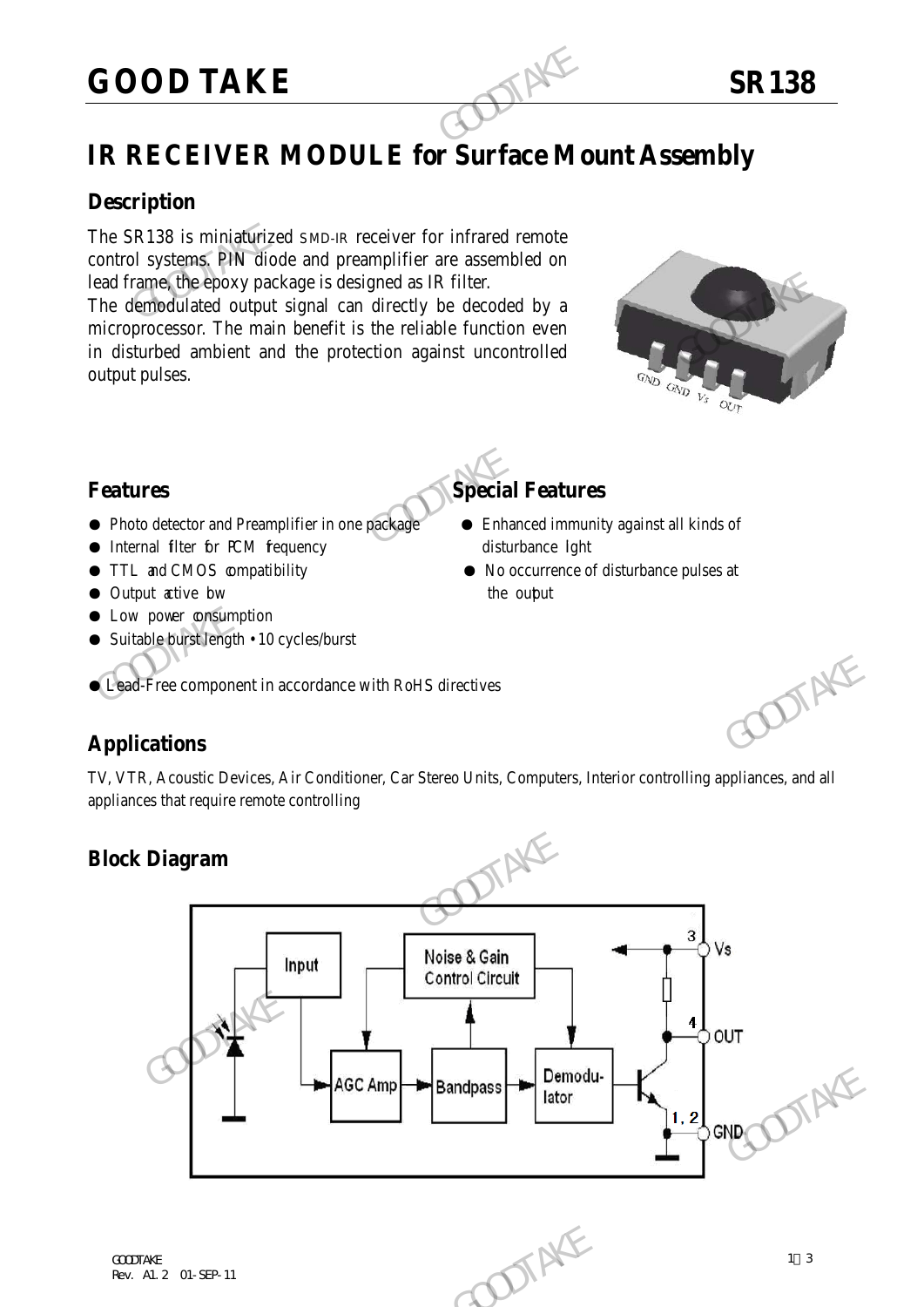

### **Application Circuit**



\*) recommended to suppress power supply disturbance

### **Absolute Maximum Ratings**



### **Basic Characteristics**

| <b>Operating Temperature Range</b> |                                     | Tamb           | $-25+85$ |            | $^{\circ}\!{\rm C}$ |              |
|------------------------------------|-------------------------------------|----------------|----------|------------|---------------------|--------------|
| <b>Power Consumption</b>           | (Tamb $\leq$ 85 °C)                 | ptot           |          | 50         |                     | mW           |
| <b>Soldering Temperature</b>       | $t \leq 5s$                         | Tsd            | 260      |            | $^\circ\!{\rm C}$   |              |
|                                    |                                     |                |          |            |                     |              |
| <b>Basic Characteristics</b>       |                                     |                |          |            |                     |              |
| Tamb = $25$ °C                     |                                     |                |          |            |                     |              |
| <b>Parameter</b>                   | <b>Test Conditions</b>              | Symbol         | Min      | <b>Typ</b> | <b>Max</b>          | Unit         |
| <b>Supply Current</b>              | $Vs = 5V, Ev = 0$                   | <b>ISD</b>     | 0.7      | 1.1        | 1.4                 | $\rm mA$     |
| <b>Supply Voltage</b>              |                                     | V <sub>S</sub> | 4.5      |            | 5.5                 | $\mathbf{V}$ |
| <b>Transmission Distance</b>       | IR diode AT205, $IF = 400$ mA       | $\mathbf d$    | 20       |            |                     | m            |
| Output Voltage High                | $Vs = 5V$<br>Cycle 1.2mS, 50% duty  | <b>VOSH</b>    | 45       |            |                     | $\mathbf{V}$ |
| <b>Output Voltage Low</b>          |                                     | <b>VOSL</b>    |          |            | 250                 | mV           |
| Level Output Pulse Width           | Burst Wave= 600µs,                  | TwH            | 400      |            | 800                 | $\mu s$      |
| Level Output Pulse Width           | Cycle 1.2mS, 50% duty               | TwL            | 400      |            | 800                 | $\mu s$      |
| Carrier frequency                  |                                     | fo             |          | 37.9       |                     | kHz          |
| Peak Wavelength                    |                                     | $\bullet$      |          | 940        |                     | nm           |
| Directivity                        | Angle of half transmission distance | $\bullet$ 1/2  |          | ±45        |                     | deg          |